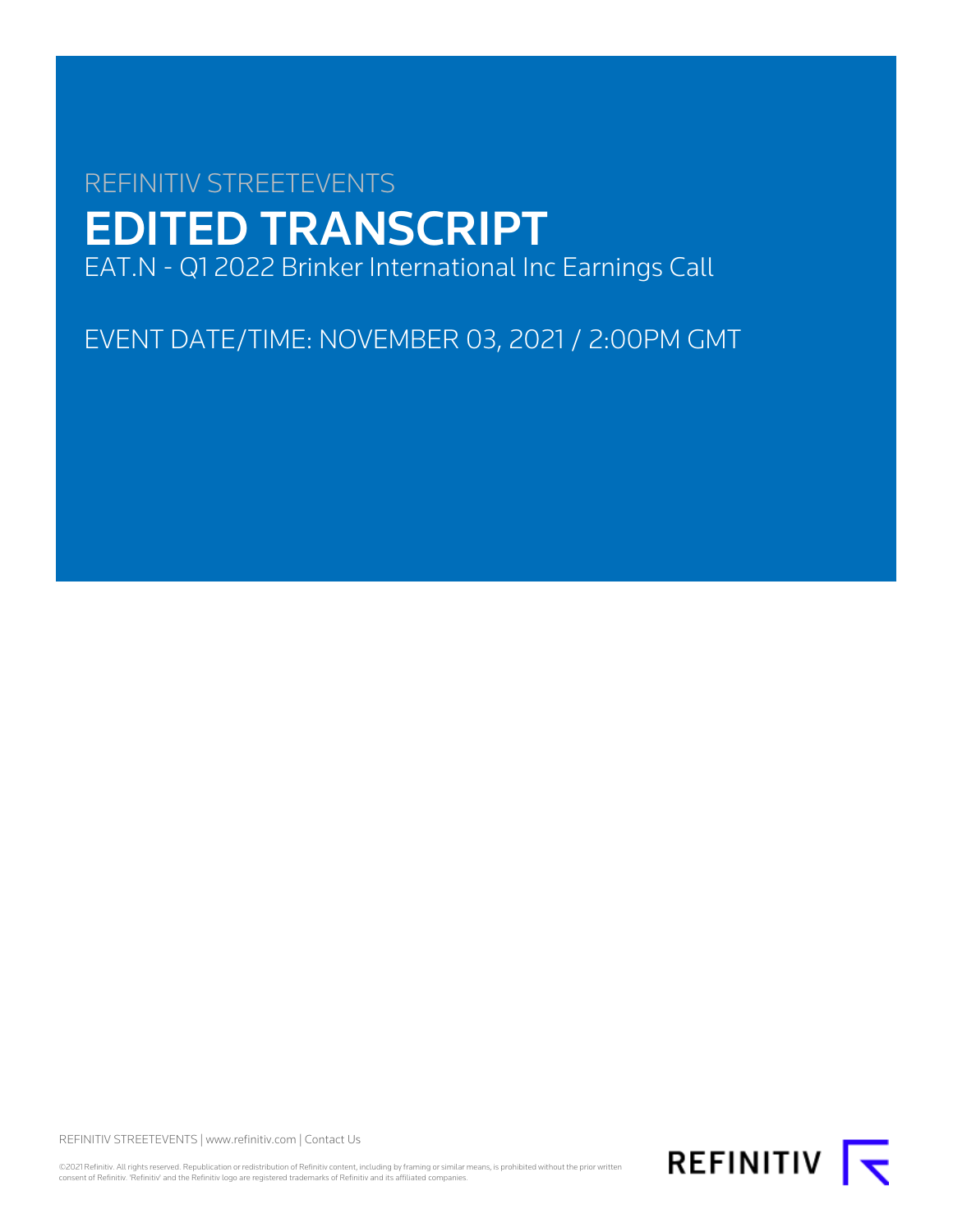## **CORPORATE PARTICIPANTS**

**[Joseph G. Taylor](#page-2-0)** Brinker International, Inc. - Executive VP & CFO **[Mika Ware](#page-1-0)** Brinker International, Inc. - VP of Finance & IR **[Wyman T. Roberts](#page-2-1)** Brinker International, Inc. - CEO, President & Non-Independent Director

## **CONFERENCE CALL PARTICIPANTS**

**[Brett Saul Levy](#page-10-0)** MKM Partners LLC, Research Division - Executive Director **[Brian Hugh Mullan](#page-9-0)** Deutsche Bank AG, Research Division - Research Analyst **[David Sterling Palmer](#page-8-0)** Evercore ISI Institutional Equities, Research Division - Senior MD & Fundamental Research Analyst **[Eric Andrew Gonzalez](#page-5-0)** KeyBanc Capital Markets Inc., Research Division - VP & Equity Research Analyst **[John William Ivankoe](#page-6-0)** JPMorgan Chase & Co, Research Division - Senior Restaurant Analyst **[Michael James Rothstein](#page-5-1)** Goldman Sachs Group, Inc., Research Division - Research Analyst **[Nicole Marie Miller Regan](#page-4-0)** Piper Sandler & Co., Research Division - MD & Senior Research Analyst

## **PRESENTATION**

#### **Operator**

Good morning, ladies and gentlemen, and welcome to the Brinker International Q1 F '22 Earnings Call. (Operator Instructions)

<span id="page-1-0"></span>It is now my pleasure to turn the floor over to your host, Mika Ware, Vice President of Financial and Investor Relations. Sir, the floor is yours.

#### **Mika Ware** - Brinker International, Inc. - VP of Finance & IR

Thank you, Kate, and good morning, everyone. With me on today's call are Wyman Roberts, Chief Executive Officer and President; and Joe Taylor, our Chief Financial Officer. As many of you know, we pre-released limited results for the first quarter, ahead of our Investor Day hosted here in Dallas on October 20. We released full results for the quarter earlier this morning, which are available on our website at brinker.com. Since we have recently shared details regarding the first quarter, Wyman and Joe will make prepared comments related to our operating performance and then we will open the call and jump straight to your questions.

Before beginning our comments, it is my job to remind everyone of our safe harbor regarding forward-looking statements. During our call, management may discuss certain items which are not based entirely on historical facts. Any such items should be considered forward-looking statements within the meaning of the Private Securities Litigation Reform Act of 1995.

All such statements are subject to risks and uncertainties, which could cause actual results to differ from those anticipated. Such risks and uncertainties include factors more completely described in this morning's press release and the company's filings with the SEC. And of course, on the call, we may refer to certain non-GAAP financial measures that management uses in its review of the business and believes will provide insight into the company's ongoing operations.

And with that said, I will turn the call over to Wyman.

 $\supset$ 

REFINITIV STREETEVENTS | [www.refinitiv.com](https://www.refinitiv.com/) | [Contact Us](https://www.refinitiv.com/en/contact-us)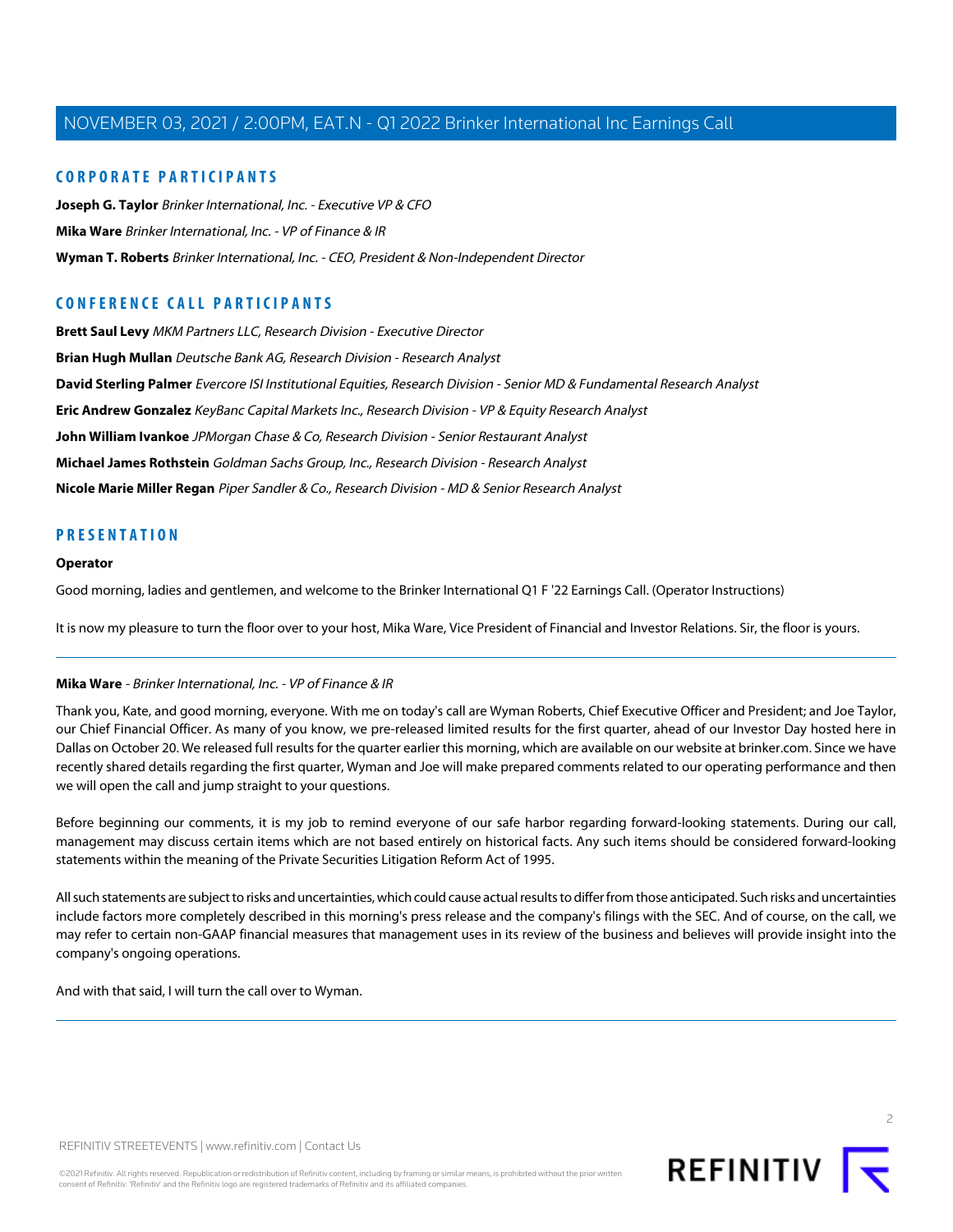## <span id="page-2-1"></span>**Wyman T. Roberts** - Brinker International, Inc. - CEO, President & Non-Independent Director

Okay. Thanks, Mika. It's good to be back with you all again. It was great seeing some of you in Dallas and many of you virtually during our Investor Day a couple of weeks ago. Thank you for making time to get an in-depth look into our business. What you should have taken away from that was this, we're very optimistic about where the business is going. We're managing for long-term success, and we're confident in the strength of our brands and the levers we have yet to pull to continue to grow the business.

From a top line perspective, we're sitting in a good spot. Sales numbers are solid and traffic numbers are extremely good. Our near-term challenge is not creating demand but rather it's working through the latest pandemic-driven staffing and supply chain issues that are impacting our cost structure. As you know, there are -- these are the same challenges impacting the industry as well as much of the economy. But after 40 years in this business, I'll take managing costs over searching for sales and traffic any day. Those are good problems to solve because they're largely within our control. Our operators are working extremely hard every day to train our new team members, deliver great guest experiences and tying up the middle of the P&L.

We've taken some additional price during the quarter to help offset our structural labor and cost of sales increases. As I mentioned during Investor Day, we're not going to price to buy a quarter. But as we closely monitor the issues, we've layered in incremental pricing to offset what we believe are the structural labor and cost of sales increases. And Joe will give you more detail on that.

Moving forward, if we discover that what we thought was transitory turns out to be more structural, we'll deal with that from a pricing perspective with a disciplined approach that protects our traffic performance and keeps our brands strong. We know we have pricing power if we need it, particularly in the delivery in virtual brand channels, and we're committed to maintaining our margins and our business model. And that's what we wanted you to hear.

We're also working hard to remove transitory costs from the system with full recognition that the headwinds are notable and persistent, especially around labor. And while it takes some time, we're confident with the progress we're making and we will significantly reduce these costs by the back half of the year. The spike in turnover we experienced during the quarter created short-term pressure on the business as we trained our new team members to run our systems.

The good news is we are quickly building staff and have as many team members now as we did pre-COVID, though there are markets that are still not fully staffed, which is limiting their capacity. This is particularly true in the Midwest, where it's taking longer to reach these optimum levels. The impact of these staffing challenges cost us 3% to 4% in first quarter in sales, which we view as upside as we -- as we get those restaurants staffed and trained over the coming months. Our top talent is engaged in these markets to solve these issues as quickly as possible.

Meanwhile, the base business is strong, especially where dining rooms are fully open. When we look at the totality of the business, Chili's is running positive sales and traffic and maintaining a sizable traffic gap to the industry, most recently at 9% on a 2-year look as measured by NAFTrack. And we've got sales leverage around virtual brands and deliveries that we're holding in reserve until our operations teams are stabilized and fully trained. And while the last quarter was more challenging than we expected, we're making great progress, and my expectation is we will end the year strong. And as we shared with you during Investor Day, we've got exciting initiatives and innovation we're working on, and we're confident in our future growth opportunities.

<span id="page-2-0"></span>Now I'll turn the call over to Joe to share more insight into the quarter and guidance for the year. Joe?

## **Joseph G. Taylor** - Brinker International, Inc. - Executive VP & CFO

Thanks, Wyman, and good morning, everyone. Let me continue our prepared comments by providing some additional insight to the first quarter results and then share some guidance on our current expectations for the balance of fiscal year 2022.

During first quarter, top line sales performed well and outpaced pre-COVID levels by a very respectable amount despite COVID-related constraints. For the first quarter, Brinker reported total revenues of \$860 million with consolidated comp sales of 17%. Keeping with our ongoing strategy, the

REFINITIV STREETEVENTS | [www.refinitiv.com](https://www.refinitiv.com/) | [Contact Us](https://www.refinitiv.com/en/contact-us)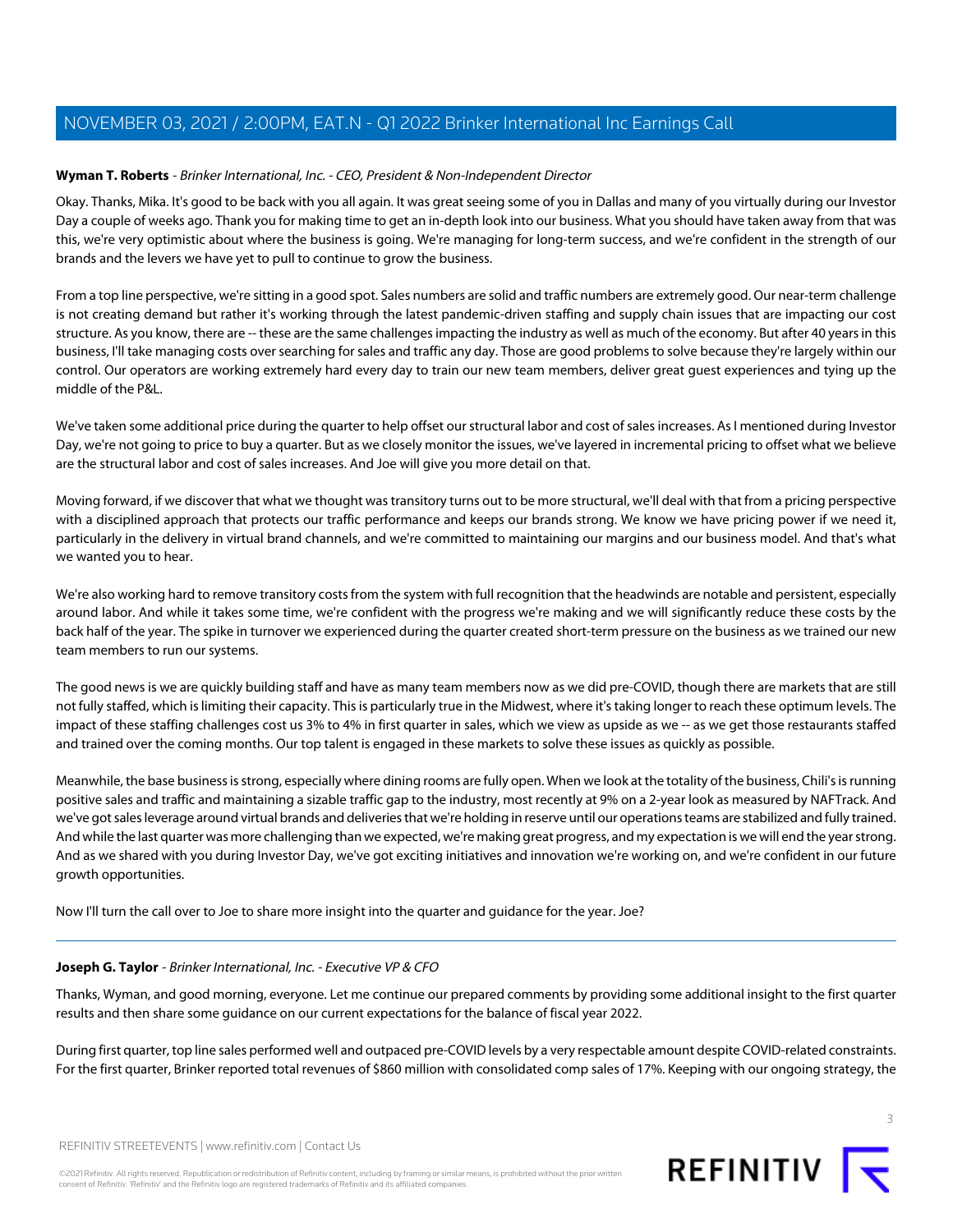majority of these sales were driven by traffic up 11% for the quarter, a 9% beat versus the industry on a 2-year look. The top line increase resulted in an adjusted earnings per share of \$0.34, up from \$0.28 in the previous fiscal year.

It will come as no surprise, our most significant challenge during the quarter came in the form of industry-wide headwinds from both commodity costs and labor-related spend, which negatively impacted our margins and bottom line flow through. We experienced commodity inflation in the mid-single-digit range, with significant price from pork and chicken driving the increase. As Wyman mentioned, with a greater-than-normal influx of new team members, we experienced outsized costs in training and overtime.

We do consider the portion of these costs above our normal operating levels to be transitory, approximately 130 basis points in the quarter, 60 of which are incremental training and overtime costs. I anticipate these costs working their way out of the system over the course of the next couple of quarters. In the near term, I expect a significant portion of these transitory costs to remain in the system for the second quarter. We are taking thoughtful incremental price increases to help offset these higher costs.

Our third price action of this fiscal year is scheduled with our next Chili's menu update in 2 weeks. Following this increase, Chili's will be carrying a total of 3% of incremental price compared to last year. Of course, the mid-quarter price action will not fully impact the total price reported for the quarter. Due to the timing of price actions and the fact that Maggiano's will evaluate its menu pricing after the holiday season, we expect the second quarter blended Brinker price to be closer to 2%.

Our cash flow for the first quarter remained strong, with cash from operating activities of \$40 million and EBITDA of \$69 million. When compared to first quarter last year, our strength in operating performance and lower level of outstanding debt have combined to improve our balance sheet and leverage position. Our total funded debt leverage was 2.6x, and our lease-adjusted leverage ended the quarter at 3.7x. As indicated during our recent Investor Day, we are targeting to move these leverage ratios below 2x and 3x, respectively, over the course of the next 2 years.

Now turning to our outlook for fiscal year '22. We provided some guidance metrics for certain items during our last call, and we are reiterating those levels as of this report. In addition, this morning's press release included incremental guidance for both Brinker's annual revenues and annual adjusted earnings per share. Specifically, annual revenues between \$3.75 billion and \$3.85 billion and annual adjusted earnings per share between \$3.50 and \$3.80. This incorporates our current view of the casual dining operating environment, which assumes continuing challenges in the near term, especially related to supply chain and labor issues. This guidance, both reiterated and new, assumes no additional meaningful top line COVID-related disruptions.

While guidance is for our fiscal year performance, I can provide some directional thoughts related to the second quarter. With the exception of banquet sales at Maggiano's, we expect sales to exhibit closer to normal holiday seasonality, although impacted by labor shortage constraints in certain markets. As mentioned earlier in my comments, restaurant operating margins for the second quarter will again be impacted by higher food and beverage and labor costs. We do expect restaurant operating margin to improve when compared to both the recently completed first quarter as well as the second quarter of last year, ending the quarter at a level comparable to the pre-COVID second quarter of fiscal year '20.

Clearly, these are unique times for our industry, creating a variety of short-term challenges to work through. Challenges we can and will solve. We firmly believe our strategic initiatives focused on driving traffic and organic top line growth will differentiate our performance over time with the overall benefit to our team members, our guests and importantly, our shareholders.

With my comments now complete, let's turn it back to Kate and move on to any questions.

## **QUESTIONS AND ANSWERS**

## **Operator**

(Operator Instructions) Our first question today is coming from Nicole Miller at Piper Sandler.

REFINITIV STREETEVENTS | [www.refinitiv.com](https://www.refinitiv.com/) | [Contact Us](https://www.refinitiv.com/en/contact-us)

©2021 Refinitiv. All rights reserved. Republication or redistribution of Refinitiv content, including by framing or similar means, is prohibited without the prior written consent of Refinitiv. 'Refinitiv' and the Refinitiv logo are registered trademarks of Refinitiv and its affiliated companies.



4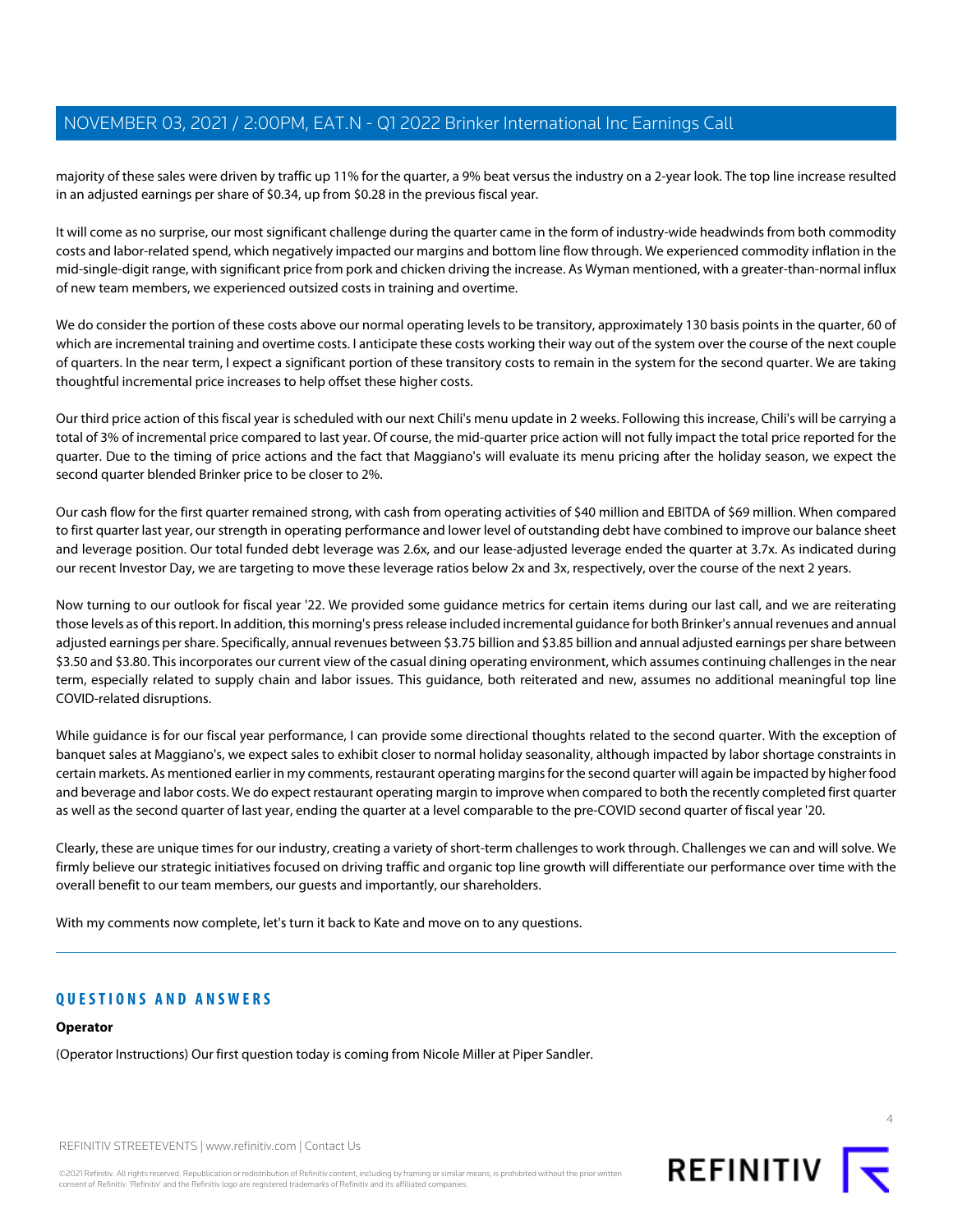## <span id="page-4-0"></span>**Nicole Marie Miller Regan** - Piper Sandler & Co., Research Division - MD & Senior Research Analyst

Two quick questions. I want to start with the big picture on labor and I appreciate the update there. I was listening to one of the rideshare apps have reported earlier this week as well. And they talked about as the stimulus is easing off, they're seeing more employees come back into the driving pool. And I'm wondering if that suggests to you that restaurant workers are going somewhere else? Or that you too are sharing in that labor pool coming back to work?

## **Wyman T. Roberts** - Brinker International, Inc. - CEO, President & Non-Independent Director

Nicole, it's Wyman. Yes, great question. We absolutely are seeing better response to recruiting back into the restaurant. As a matter of fact, as I mentioned, we're back to pre-pandemic levels of staffing in the system. We've got these hotspots still, but we've been averaging about 1,000 new team members a week over the last month. So we're absolutely having some better success than we had earlier in the quarter at recruiting and having applicants show up at the restaurants and join the team. And now we're in that process of just getting them trained up and proficient at the work.

## **Nicole Marie Miller Regan** - Piper Sandler & Co., Research Division - MD & Senior Research Analyst

And just a second and last question, I think we all understand the price now, how it's being dictated, how and when it will flow through. But remind us of how you get there. How much of it is an algorithm or third-party science combined with the art of your experience as an operator?

## **Wyman T. Roberts** - Brinker International, Inc. - CEO, President & Non-Independent Director

Again, a really good question. We are a little bit more deliberate around pricing and making sure as best we can. There's no guarantee when you take a price that you'll understand the full impact across all of your guests. But especially when we start to price in what we would consider our value propositions and where there may be some more value-sensitive guests to get a look at it and to get a response. And whether that -- we use multiple ways of testing that out, if you will, some of them in market, some of them through research to just understand the sensitivity to this pricing.

The good news is the pricing that we're taking has been tested both from a consumer perspective conceptually, but also in market. And we're feeling really good about the responses and the strength of the value propositions post price, and that gives us a lot of confidence that we can continue the traffic momentum that we have post the price increase that Joe had mentioned is coming here in the next couple of days.

## **Joseph G. Taylor** - Brinker International, Inc. - Executive VP & CFO

Yes. Nicole, and I would add to the equation as we broadened into multichannels, I mean, again, when you think about pricing experiences where we're typically taking a broad-based menu oriented price, there was probably a lot more clarity around realizing that price. So it's one thing to take a price action. The more important thing is to realize as much as you can of that price action.

And there's probably some greater sensitivities when you start thinking about price in different channels or geared towards specific products, where consumers can move within channels or they can move from one product to another more readily. So we want to make sure that there's as much certainty around realizing the price as there is to picking the amount of price we're going to do at any one period of time.

## **Operator**

Our next question today is coming from Jared Garber at Goldman Sachs.

REFINITIV STREETEVENTS | [www.refinitiv.com](https://www.refinitiv.com/) | [Contact Us](https://www.refinitiv.com/en/contact-us)



5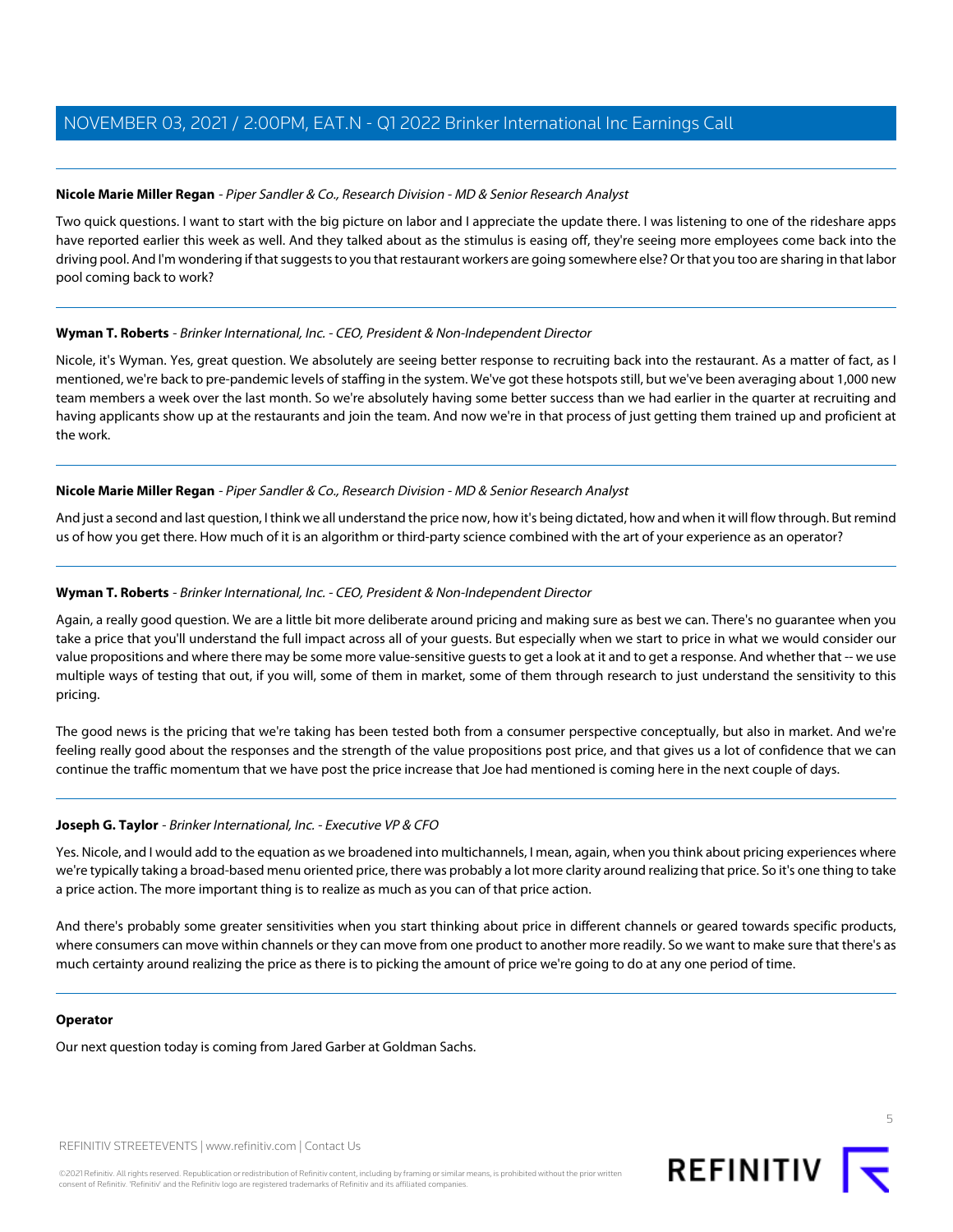## <span id="page-5-1"></span>**Michael James Rothstein** - Goldman Sachs Group, Inc., Research Division - Research Analyst

This is Michael on for Jared. Just a couple of quick ones for me. First, in terms of COGS for this year, definitely going to be elevated. You touched on that definitely in the next quarter. How should we expect that to kind of progress throughout the rest of the fiscal year and then kind of into the start of '23 as we think about some of your long-term guidance you gave a couple of weeks ago?

## **Joseph G. Taylor** - Brinker International, Inc. - Executive VP & CFO

Yes. Our expectation is obviously we're going to see an increase in COGS costs and impact of the COGS margin versus the sales level. We were in that kind of 3.5% to 4% inflation range for the first quarter. And that's going to move up into the higher single digits as we progress into the second half of the year. I think we've been talking about this year, we've been pretty clear that we expected more COGS inflation to hit the system in the second half as you roll through some of the contracts we have in place. And we're very comfortable that is still the situation. The guidance we have provided you incorporates all that.

So our line of sight to the -- our expectations around food and beverage costs, I think, is pretty tight right now. We are seeing, again, some markets at extremely high levels compared to historical norms, pork, in particular, chicken being the other one. We are anticipating high levels, but there's also probably some opportunity as those markets may normalize. The question is the timing around when they do normalize over the course of the next year. But again, I'm feeling good about what we have embedded from a cost of sales perspective into our COGS around the fiscal year.

## **Michael James Rothstein** - Goldman Sachs Group, Inc., Research Division - Research Analyst

Appreciate that. And then another quick one. In terms of comps dynamic within the current quarter, what are you guys seeing in terms of versus the number you gave quarter-to-date, mainly Chili's and Maggiano's as well, at your Investor Day and then the update you gave today, maybe a little bit of a acceleration there. What drove that? And how you expect that to continue to change, especially on a traffic basis?

## **Wyman T. Roberts** - Brinker International, Inc. - CEO, President & Non-Independent Director

Yes, Jared, I hate to be talking about week-to-week traffic and sales changes but because we did give you two data points, there's really not much in that. We see the business pretty stable. There's been some shifts based on some holiday timing and it has probably a little bit more to do with what happened for a couple of weeks back in 2020 than it has anything to do with what's going on today. So we anticipate and we're seeing pretty much consistent sales and traffic trends. And so nothing to really report there in terms of a deceleration or anything.

## **Joseph G. Taylor** - Brinker International, Inc. - Executive VP & CFO

Yes. The related data point we gave you a couple of weeks ago was that average weekly sales and showing how they had started to move back up again in October, and that situation is very much still in place.

## <span id="page-5-0"></span>**Operator**

Our next question today is coming from Eric Gonzalez at KeyBanc.

## **Eric Andrew Gonzalez** - KeyBanc Capital Markets Inc., Research Division - VP & Equity Research Analyst

Can you perhaps clarify that restaurant margin comment you made towards the end of the prepared remarks? I think you mentioned fiscal 2Q would be comparable to the second quarter of '19, which if my model is correct, is about 12.7%. And also, I think you discussed a lot more inflation

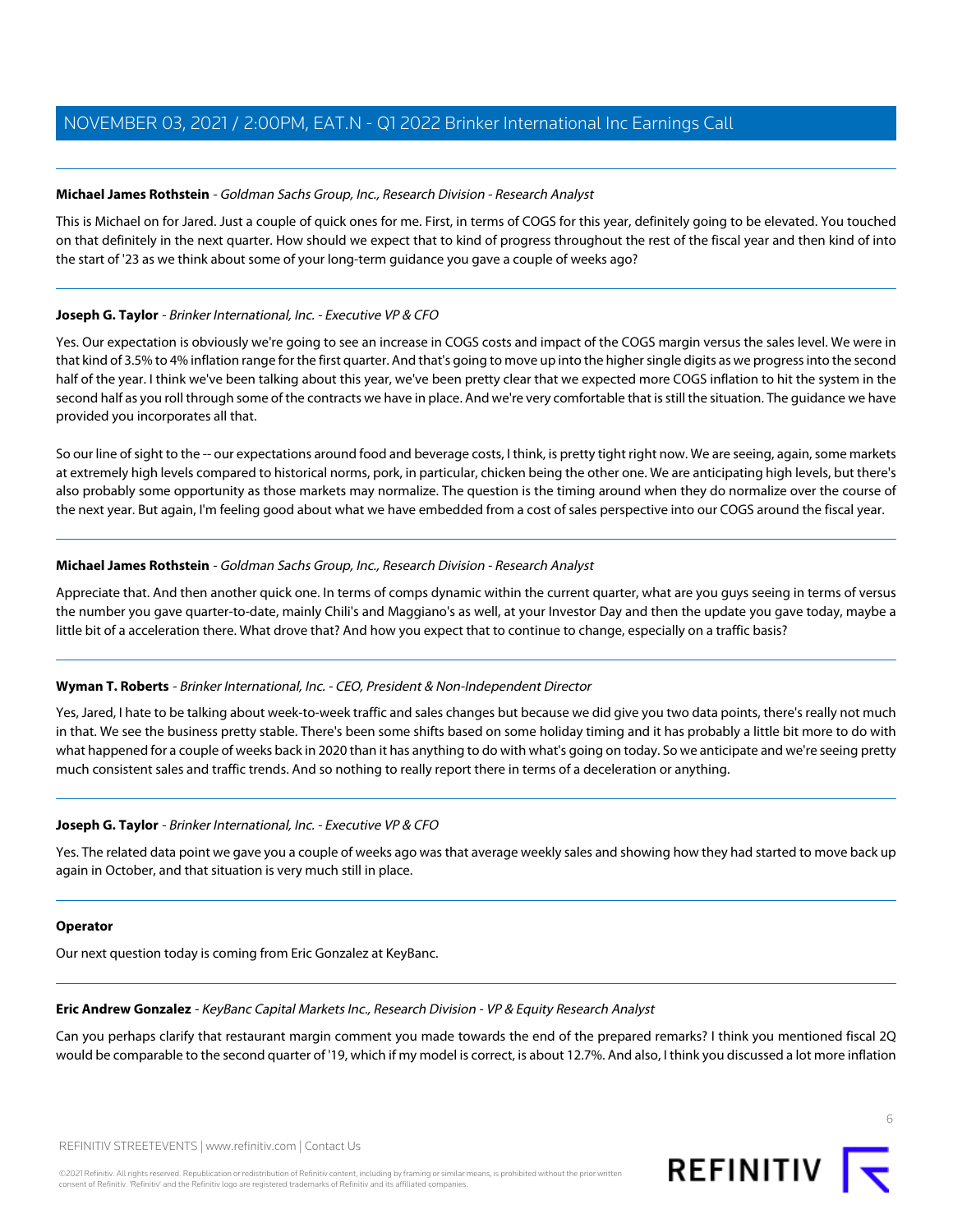will hit the P&L in the second half, but perhaps some of the transitory costs are all over that time. So should we assume that the restaurant level margin for the year is roughly flat to '19? I know you've got this 3- to 5-year outlook, which calls for 50 basis points on top of the '19...

#### **Joseph G. Taylor** - Brinker International, Inc. - Executive VP & CFO

Eric, to clarify, it's a big one for you. It's not '19, I said '20. So you need to look at second quarter '20 as a guide post that I gave you.

#### **Eric Andrew Gonzalez** - KeyBanc Capital Markets Inc., Research Division - VP & Equity Research Analyst

2020? Sure. (inaudible).

#### **Joseph G. Taylor** - Brinker International, Inc. - Executive VP & CFO

Yes. So I'll just refer you back to my comments that, again, moving up from what we saw in the first quarter and above what we saw last year, which is fiscal '21 and then comparable to that F '20 number.

#### **Eric Andrew Gonzalez** - KeyBanc Capital Markets Inc., Research Division - VP & Equity Research Analyst

Sure. So then as you look at the second half of the year with some of that more inflation coming on, but also the transitory costs rolling off, should we assume that the margin is maybe flat to how should we think about that versus the 13.2% baseline you established at the Analyst Day?

#### **Joseph G. Taylor** - Brinker International, Inc. - Executive VP & CFO

No. I think there's -- assuming there's those two events and the normal seasonality we have, remember, third and fourth quarters are our higher volume quarters. I think there is leverageability and upside to those margins as we move through the rest of the fiscal year on a quarterly basis. We're not going to get into that specific level, but I would expect to see normal seasonality patterns play in those quarters.

#### <span id="page-6-0"></span>**Operator**

Our next question today is coming from John Ivankoe at JPMorgan.

#### **John William Ivankoe** - JPMorgan Chase & Co, Research Division - Senior Restaurant Analyst

I wanted to get a sense of how you guys thought you were kind of staffed for kind of between Christmas and New Year's. I mean I know you've talked about the number of people that you're hiring on a weekly basis. But do you have the staff on average and also the staff on a store-by-store basis to basically you'd be able to serve this real wave of demand that the industry normally sees in the month of December? Or might this be a particularly capacity constrained scenario that we actually might see in December relative to some previous months that you've talked about?

#### **Wyman T. Roberts** - Brinker International, Inc. - CEO, President & Non-Independent Director

Yes. Great question, John. There are really 2 -- the 2 brands are significantly different with regard to what happens during the holiday and traffic. At Chili's, our traffic patterns during the holidays are elevated, but they're not extreme. It really is more about those specific days. You have some -- you just have a couple of bigger days, if you will, a few more weekend days during the week, almost is one way to think about it at Chili's. And we absolutely have -- feel good about, as I mentioned, where we're moving with regard to staffing. We still got those hotspots. We've mentioned

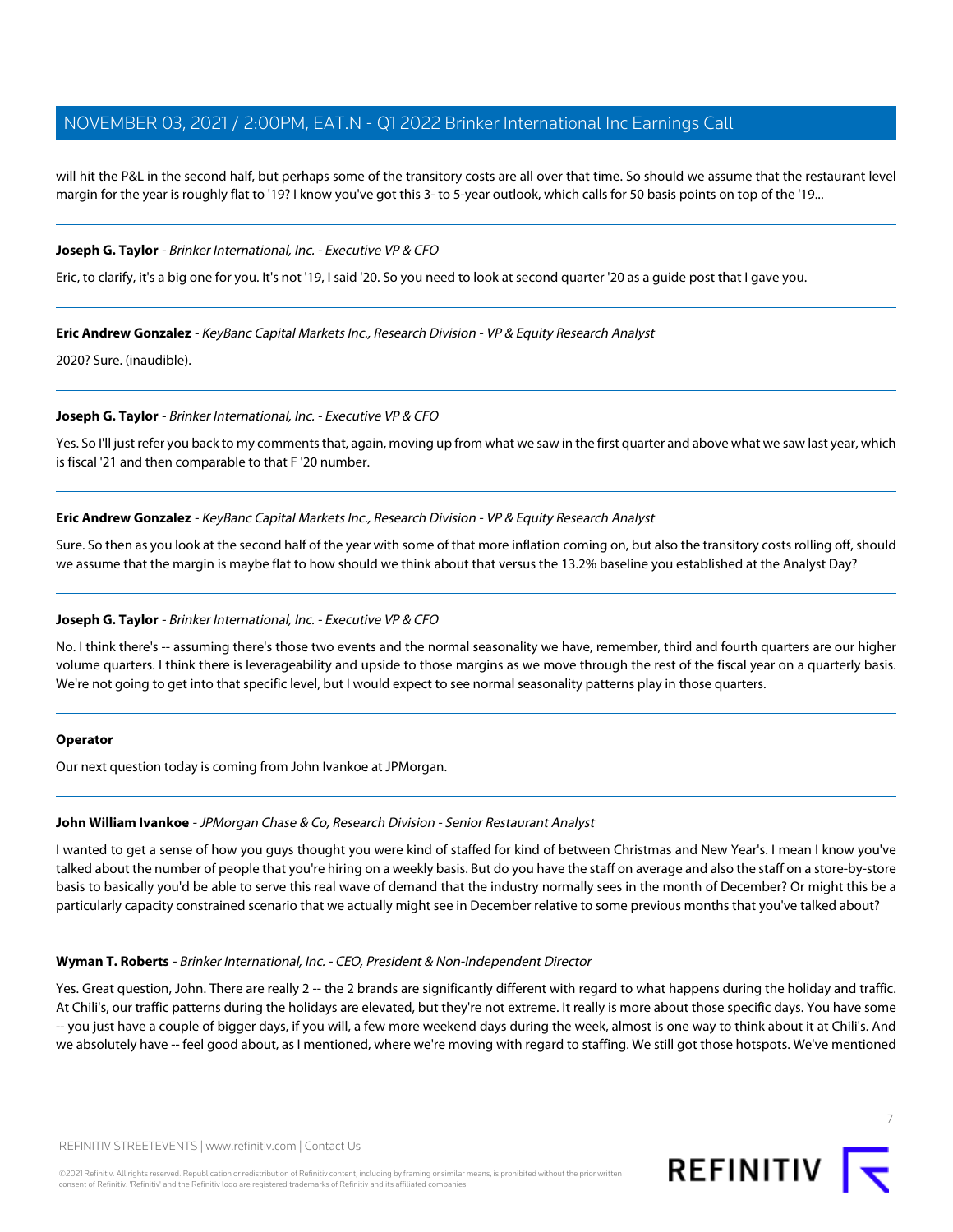the Midwest is really kind of the biggest challenge for us right now in terms of if you want to talk about regionality of labor and the constraint. But for the most part, we feel pretty good about being able to be staffed and ready for the holidays at Chili's.

Maggiano's again, bigger issue, especially if we see the kind of historic demand for banquet business and large groups, which we think we're feeling pretty good about right now. But again, time will tell as we get closer to the date. And they're working aggressively to staff up. And that may be a little bit more of a headwind, but I think they're -- we're going to be fully staffed to handle the business we expect. Now whether the -- if the environment is overheated, we may not be able to take all the potential business that we could have gotten if it just becomes a really kind of a gangbuster kind of holiday season. But they've got plenty of staff and management now in place to handle what we anticipate being a solid holiday, probably not a record-setting holiday.

## **John William Ivankoe** - JPMorgan Chase & Co, Research Division - Senior Restaurant Analyst

That's helpful. Good to know. And then secondly, I was hoping for kind of, I guess, a real-time education of what you're seeing in the chicken market. I mean we -- as an industry, kind of you saw stable boneless, skinless breast prices for years. I mean they kind of -- we're in a fairly tight range and obviously, are very elevated now. When you talk to your suppliers and you kind of just -- you talk to the people that are really in that market, how much of those costs do you see as transitory versus structural? And as you're kind of thinking about the chicken contract as that comes up for renewal, I mean, I guess, how much rest do you think there could be that we'll be looking at fiscal '23 versus '22 as another escalated year of commodity increases?

## **Joseph G. Taylor** - Brinker International, Inc. - Executive VP & CFO

Yes, John, it's tough to pinpoint exactly what I said to be transitory and structural there. I think it's a high level of transitory again, what we're hearing is, obviously, it's not an issue of number of chickens. There's -- and this is pretty consistent across a lot of the protein commodity bases is that there's enough supply. It's a production kink that really is throwing some wrenches into the system and creating that incremental cost.

So I think over time, we do have a strong belief that, that is going to correct itself. And we're hearing anecdotally from partners that they're seeing better hiring rates, very similar kinds of patterns that as they work through some of the systems, we would expect to see greater production capacities, which should definitely impact the price as you go forward. Our chicken contract runs well into the -- well, it runs into the fourth quarter, into the April time frame.

So while you start those conversations in real time as to what that look like, we're going to watch that very closely as we move through the next several months and start moving more towards dates that you might traditionally commit for new contracts and keep our options as broad as we can there for as long as we can. We've got good partners to work with in this regard, and we'll work it actively as we kind of move towards that April kind of time frames.

## **Wyman T. Roberts** - Brinker International, Inc. - CEO, President & Non-Independent Director

You're right, John. There's nothing -- if you just look at that market over the last, really almost 10 years, there's nothing structurally that's changed besides maybe some of the labor component costs that aren't going to -- that wouldn't support the kind of potential inflation that's out there now. So we think it's going to mitigate to some degree, and we'll make some bets based on that thinking, going forward.

## **Operator**

Our next question today is coming from David Palmer at Evercore ISI.



8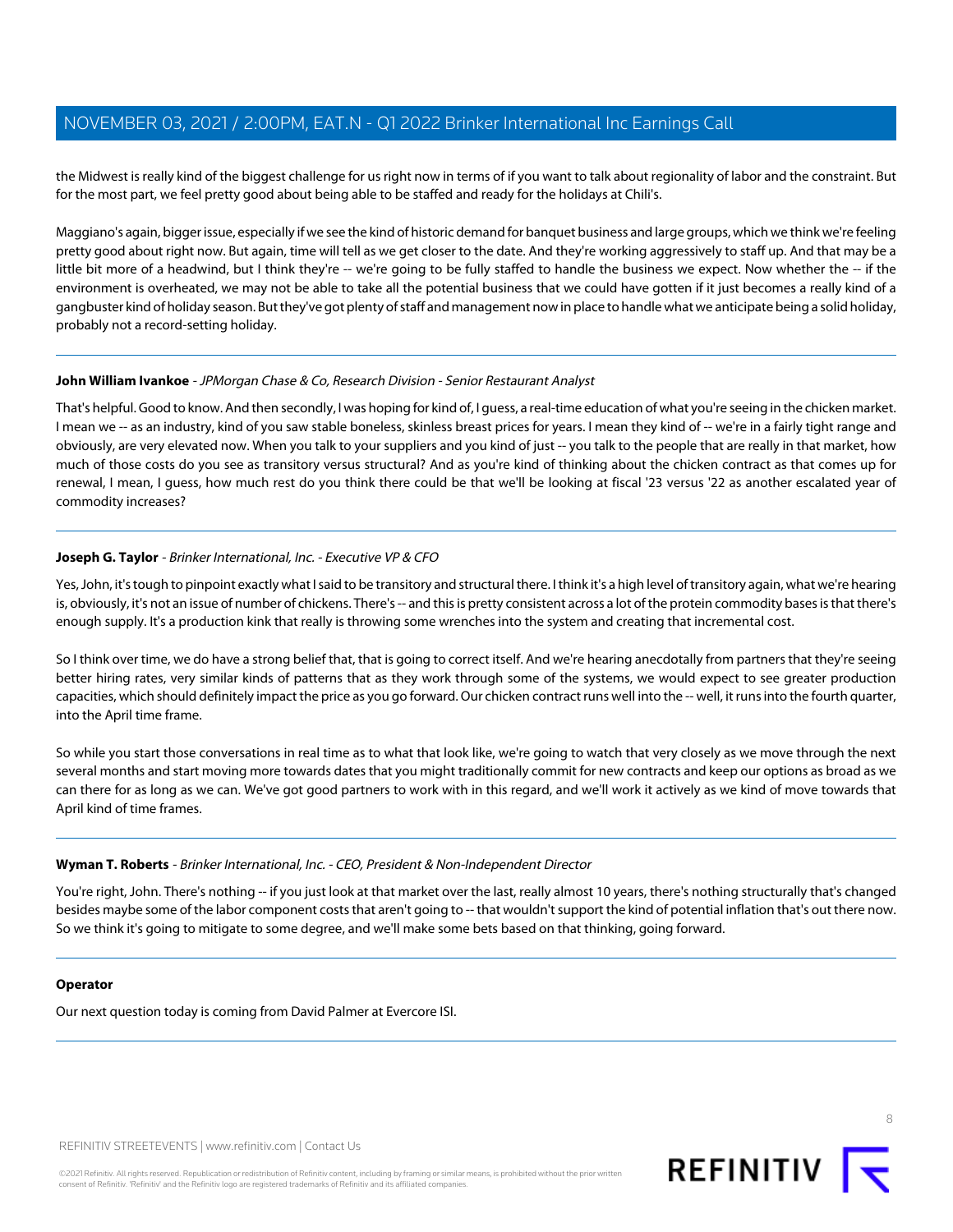## <span id="page-8-0"></span>**David Sterling Palmer** - Evercore ISI Institutional Equities, Research Division - Senior MD & Fundamental Research Analyst

First, a question on labor. Are you still thinking the mid-34s there for -- as a percent of sales for fiscal '22? And if so, how are you breaking that down in terms of labor hours per unit versus the previous year and versus pre-COVID? And are you anticipating any sort of change there from handhelds in the new service model? And lastly, what sort of wage increases are you anticipating also in this guidance on a 1-year basis?

## **Joseph G. Taylor** - Brinker International, Inc. - Executive VP & CFO

Yes. From this guidance, David, I'm almost taking those in reverse, from a average wage, we expect that to be in -- elevated as to what we've seen in the last several years, but in that upper mid-single-digit range. So if you're thinking 6%, 7%, that's been a fairly consistent range as of late, and we're incorporating that into our thinking for this fiscal year.

Obviously, we've talked a lot about the opportunities we see around deploying TSC. It's out in most of the system, and we're getting close, really within the next several weeks of getting that fully deployed. We like it as a labor operating system in the front of the house because, one, we think it's the best guest service model we can deploy. It also has great retentive value. And the fact that one of the things you quickly see is average earnings or servers going up from that model. So we like the ability to lean into that in this current model. It obviously has a runner system involved with it. So the hours aren't that dissimilar but maybe -- but are deployed across some different functions different than what you might see here.

So we're not anticipating a step change in any way, shape or form a number of hours having to flow back in, you will get hours in the second half of the year naturally from a seasonality standpoint. So from this point, I think volumes will dictate the amount of hours flowing in the system, and we would expect to see greater hours as we have success on the top line in Q3 and 4 that we normally would expect to see.

#### **David Sterling Palmer** - Evercore ISI Institutional Equities, Research Division - Senior MD & Fundamental Research Analyst

And then I wanted to ask you a question that we talked about during the...

## **Joseph G. Taylor** - Brinker International, Inc. - Executive VP & CFO

And David, by the way, yes, and that the number for the fiscal year, the target we talked about at Investor Day is still definitely in play that mid-34s.

## **David Sterling Palmer** - Evercore ISI Institutional Equities, Research Division - Senior MD & Fundamental Research Analyst

Okay. And then Wyman, we talked about this pricing strategy for off-premise versus the on-premise. It feels like the incremental margin for off-premise has been well below the incremental margin for on-premise. And I know there is -- you effectively want to get these virtual brands launched and there's been a lot of outsized inflation perhaps in wings and -- but delivery fees, there's a lot of players out there pricing this along to the consumer, and the consumer seems to be taking it because they're willing to pay up for convenience. So I'm wondering, is that on the table that you could do a step change in pricing for that business, assuming you're taking your pricing right now for off-premise is similar to your on-premise? Is that on the table as something of a price lever? And I'll pass it on.

## **Wyman T. Roberts** - Brinker International, Inc. - CEO, President & Non-Independent Director

Yes, it is, David. And just to remind you, there are certain things we don't do in delivery, like the value proposition that is 3 for \$10 or 3 for \$10.99. We just don't offer that. So one of the ways we address some of the issues you're talking about, there is additional price. So we are already pricing at a premium, and we will continue to look at how much more of a premium we need to get to make that channel carry its weight, if you will. But we also haven't -- we just don't put some of the offers out there that are more value and maybe not carrying as great a margin. So between those 2 things, between the mix and the price, we will continue to make sure that the delivery channel is carrying its weight and delivering good returns.

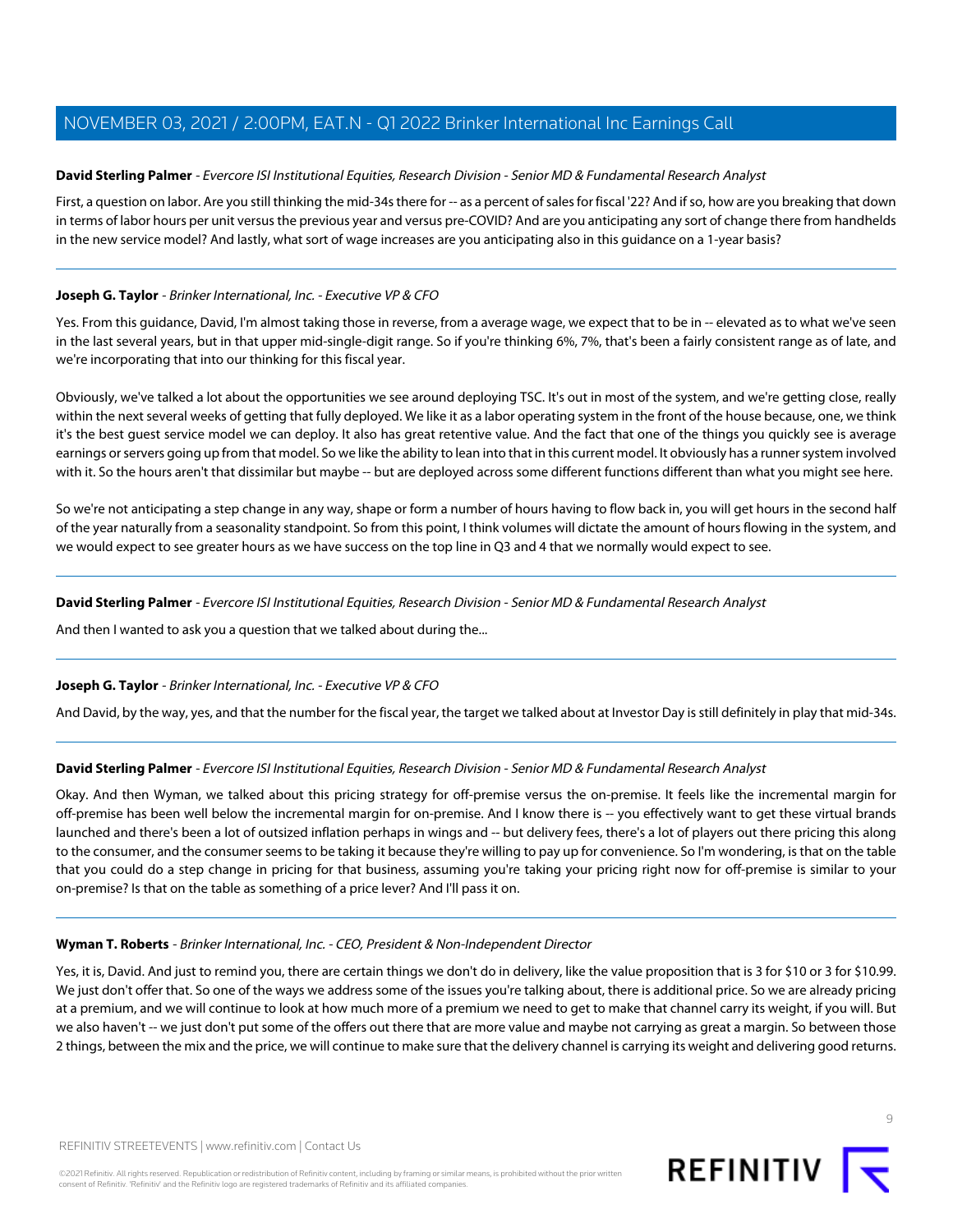#### **Operator**

Our next question today is coming from Chris O'Cull at Stifel.

#### **Unidentified Analyst**

This is Patrick on for Chris. My first question was just for the quarter. I was curious if there was any step change in your promotion of the 3 for \$10 platform in the base Chili's business? And if so, what role that played in driving traffic in the quarter, but maybe also what additional pressure that might have added to the cost of goods in the quarter?

**Wyman T. Roberts** - Brinker International, Inc. - CEO, President & Non-Independent Director

No. No real change there, Patrick.

#### **Unidentified Analyst**

Okay. That's helpful. And then I also wanted to ask about the planned expansion to the third-party aggregators that you discussed during your Investor Day. Just as you initiate those new partnerships, does your DoorDash agreement actually allow for that? Or should we be thinking about there being a change in the economics in that agreement as you add on additional partners?

#### **Wyman T. Roberts** - Brinker International, Inc. - CEO, President & Non-Independent Director

Without getting into details, we continue to appreciate our partnership with DoorDash and as we look to expand channels with other third parties and other ways to grow the business like our own websites, we'll continue to evaluate the relationship we have with DoorDash. But nothing specific to announce today.

#### <span id="page-9-0"></span>**Operator**

Our next question today is coming from Brian Mullan at Deutsche Bank.

## **Brian Hugh Mullan** - Deutsche Bank AG, Research Division - Research Analyst

I just have one clarification item on the guidance and a follow-up. Joe, I'm just wondering if the at least \$400 million of EBITDA comment that you made at the Investor Day, does that still stand for fiscal '22? That's just a clarification question.

#### **Joseph G. Taylor** - Brinker International, Inc. - Executive VP & CFO

Yes, it does.

## **Brian Hugh Mullan** - Deutsche Bank AG, Research Division - Research Analyst

Okay. And then as a follow-up, at the Investor Day you shared and it's just Wings P&L, it showed marketing expense at about 9% of sales. So could you just discuss the degree of confidence in that marketing spend level holding firm at around 9% as you seek to grow that revenue over the next couple of years?

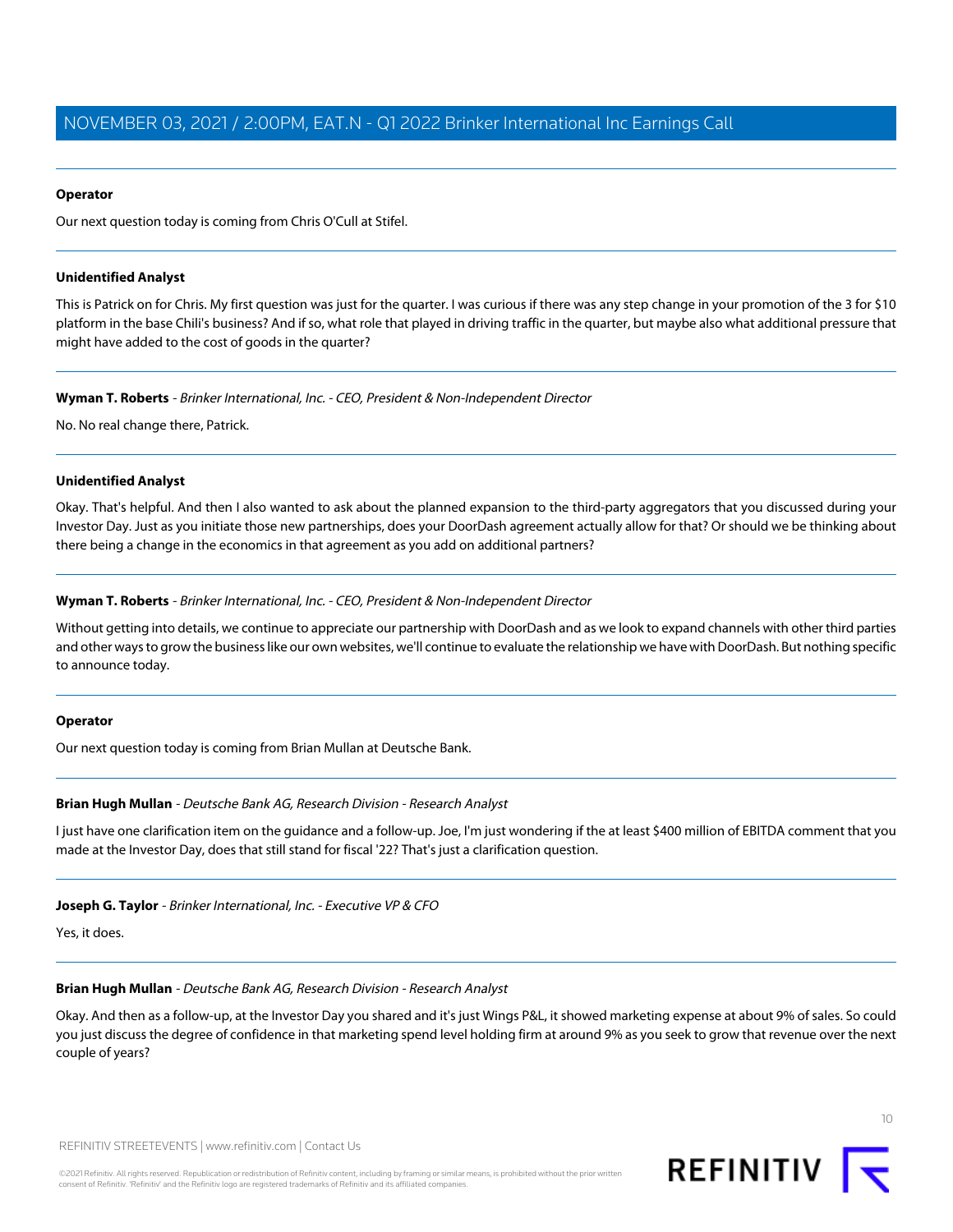And I asked because you talked about driving direct traffic via SEO and SEM, keyword search, Google food ordering. When you look at other consumer spending categories that have shifted online, these can be expensive and competitive activities, so just any thoughts of that 9% is a firm number? And is there a marketing percentage of sales threshold or a ceiling, where investing to drive that business direct gets less attractive from an ROI perspective?

## **Wyman T. Roberts** - Brinker International, Inc. - CEO, President & Non-Independent Director

Brian, it's Wyman. Yes, I think what you're seeing there is an elevated investment level with the introduction of a brand-new brand, right? So obviously, we're very excited about our 2 virtual brands. We're going to spend up on them as we establish those brands in the marketplace. But to your point, the beauty of how we market these brands is it's very trackable. We have a pretty good line of sight as to the return we're getting on these marketing investments. And I will say, again, in the first year, 1.5 years, we've made some decisions that haven't paid out as well, but we now understand where we're getting the best bang for the buck in the marketing programs and how to push these brands forward and build them in the various channels that we're now moving towards.

So I'd say that's a number that's probably on the high end. It's an introductory brand kind of investment. And as we establish these brands, establish their customers through loyalty, specific loyalty programs we're building around them, then we'll see that number come down.

#### **Operator**

<span id="page-10-0"></span>Our next question today is coming from Brett Levy at MKM Partners.

## **Brett Saul Levy** - MKM Partners LLC, Research Division - Executive Director

First clarification, you've said on the margin, I know you've answered it twice now, but you said going back to fiscal '20, did you mean going back to fiscal '20 or back to fiscal second quarter '20 when we're talking about the absolute restaurant level margin?

**Mika Ware** - Brinker International, Inc. - VP of Finance & IR

Brett, actually, we meant to say it will be similar to Q1 F '20.

## **Joseph G. Taylor** - Brinker International, Inc. - Executive VP & CFO

Yes.

**Mika Ware** - Brinker International, Inc. - VP of Finance & IR

Yes.

#### **Brett Saul Levy** - MKM Partners LLC, Research Division - Executive Director

Okay. F 1Q '20, got you. Second, when you think about pricing, you've obviously stepped up your levels and you've had a greater frequency of adding price to the menu. How long or how quickly do you need to see prices maintain or pull back before you start to think about the next tranche of pricing? And do you think there is a maximum gap you need to keep versus your peers when you look at pricing? Because obviously, you're in line with some but short of others.

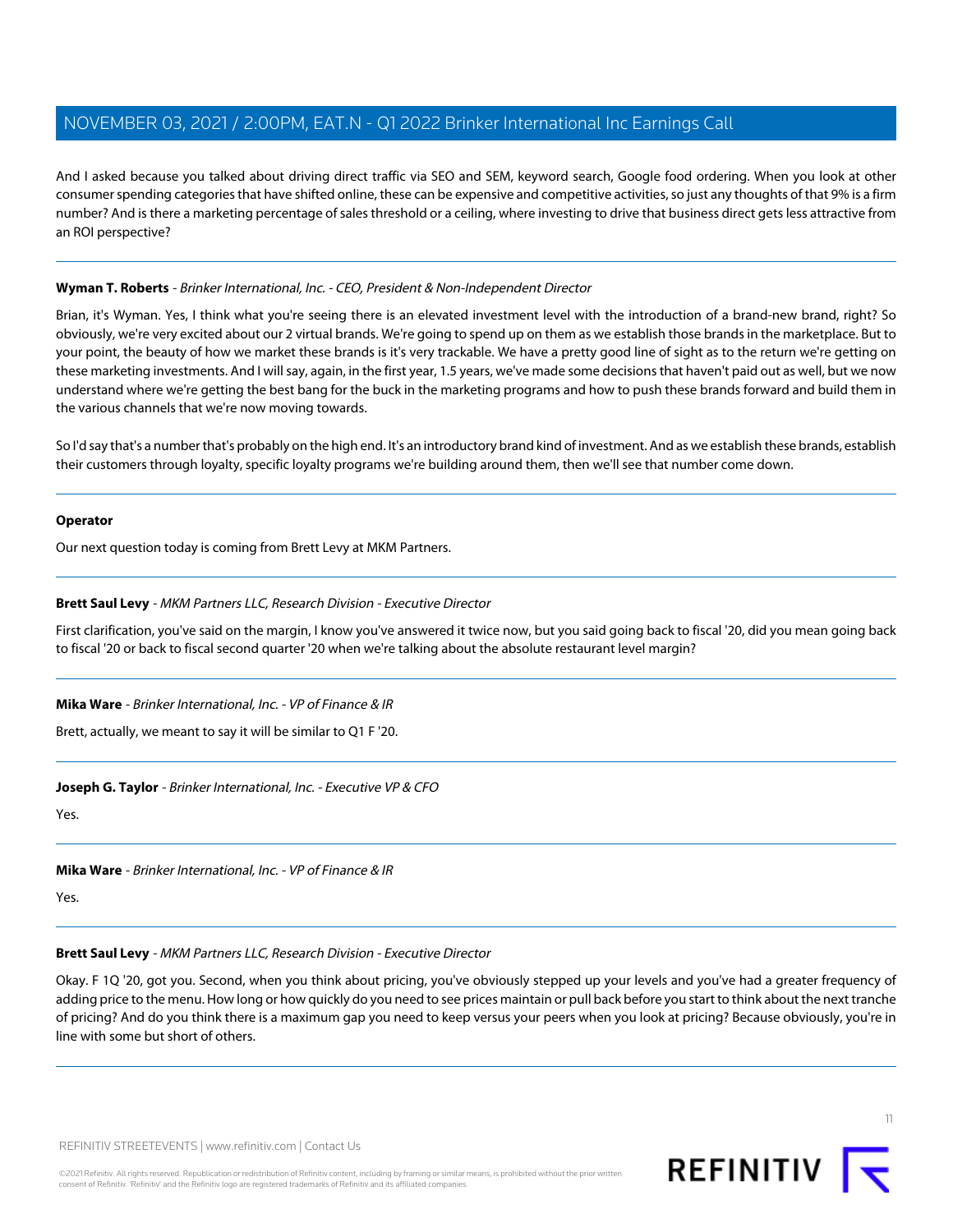## **Wyman T. Roberts** - Brinker International, Inc. - CEO, President & Non-Independent Director

Yes, we're not -- we tend to not benchmark against peers. We tend to want to stay closer to our customers and our guests and understand how is the pricing affecting their ability to and desire to continue to engage with these brands and our value -- how is our value proposition holding up. And so that's what we really kind of benchmark against. So we're kind of daily monitoring that through our guest feedback loops. And we'll continue to watch that.

And I guess, the biggest question we have and what we've reiterated to the group here is what we see as structural, we feel pretty good about having that covered, but we do have a fairly significant transitory bucket, if you will, that we're working down. And if for some reason, the changes in the environment that have been really primarily COVID-related, if those tend to be more structural now, then we'll have to take some more pricing as we move forward. And we can do that relatively quickly, but we always like to be connected to the guest and diligent about what the impact is going to be as best we can.

#### **Brett Saul Levy** - MKM Partners LLC, Research Division - Executive Director

And then just finally, are there any promotional mismatches we should think about over the next 2 to 5 months?

#### **Wyman T. Roberts** - Brinker International, Inc. - CEO, President & Non-Independent Director

No, the beauty of what we've been doing really prior to the pandemic is we haven't been -- we weren't an LTO promo-driven concept. We kind of got off that carousel years ago. And so that's why our value propositions and the base business is so important to us, because that's what we drive this business from. We don't want to be kind of bound by limited time offers or other gimmicky kind of things that have to drive traffic. We'd much rather be working off a stable day in, day out proposition for guests that we know resonates well. So nothing there.

#### **Operator**

Thank you. This concludes our question-and-answer session. I will now return the floor for any closing comments.

**Mika Ware** - Brinker International, Inc. - VP of Finance & IR

Thank you, everyone. We look forward to answering any questions. I'm here for you, and have a wonderful day.

**Wyman T. Roberts** - Brinker International, Inc. - CEO, President & Non-Independent Director

Thank you.

**Joseph G. Taylor** - Brinker International, Inc. - Executive VP & CFO

Thanks, everybody.

## **Operator**

Thank you, ladies and gentlemen. This does conclude today's event. You may disconnect at this time, and have a wonderful day. Thank you for your participation.